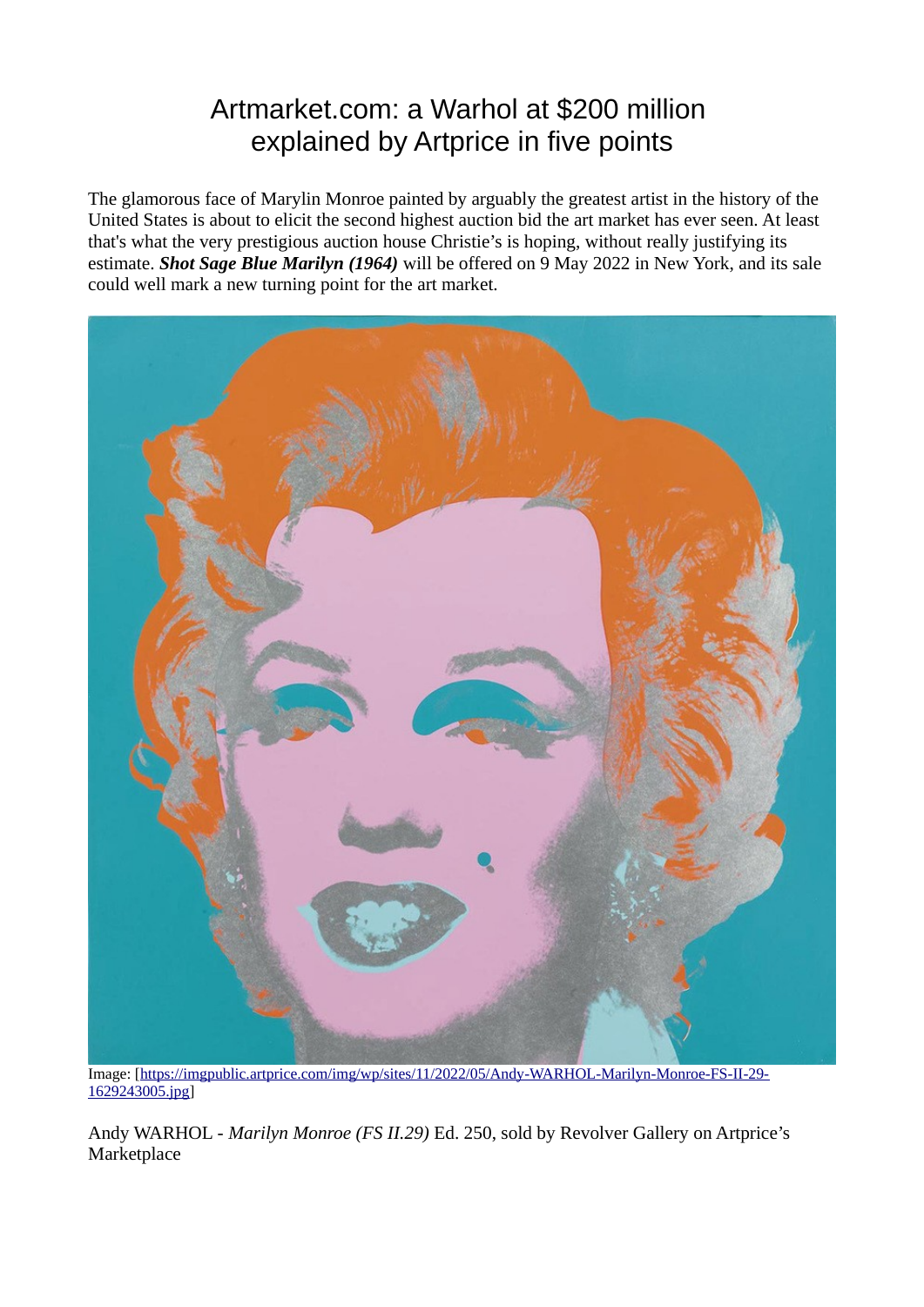[https://www.artprice.com/marketplace/2338901/andy-warhol/print-multiple/marilyn-monroe-28fs](https://www.artprice.com/marketplace/2338901/andy-warhol/print-multiple/marilyn-monroe-28fs-ii29-29)[ii29-29](https://www.artprice.com/marketplace/2338901/andy-warhol/print-multiple/marilyn-monroe-28fs-ii29-29)

According to thierry Ehrmann, CEO and Founder of Artprice and the Artmarket.com group, "All the conditions are in place for a new landmark. Last year, a Picasso painting sold for \$103 million, but the record that really impressed was the \$69 million for a work by Beeple. The market took real risks, which it had not done since the Salvator Mundi in 2017, the only result to ever cross the \$200 million threshold".

Caution and reason do not always prevail when it comes to bidding on a truly iconic work. But Artprice has nevertheless identified five reasons justifying an estimate of \$200 million: the exceptional characteristics of the work and the perfect timing of the sale could indeed galvanize the bidding.

#### **1. Andy Warhol's market at an apex**

Coming out of the health crisis, Andy Warhol's prices are as buoyant as ever. In 2021, his auction turnover reached \$348 million, exceeding the \$300 million threshold for the first time in six years thanks to some 1,600 works sold worldwide. In terms of annual turnover, Andy Warhol was once again the third most successful artist in the world, behind Pablo Picasso and his friend Jean-Michel Basquiat.

[https://www.artprice.com/artprice-reports/the-art-market-in-2021/top-500-artists-by-auction](https://www.artprice.com/artprice-reports/the-art-market-in-2021/top-500-artists-by-auction-turnover)[turnover](https://www.artprice.com/artprice-reports/the-art-market-in-2021/top-500-artists-by-auction-turnover)

On 15 November 2021, his painting *Nine Marilyn (1962)* was one of the centerpieces of Sotheby's Macklowe Collection sale, the most valuable collection ever sold at auction. Estimated between \$40 and \$60 million, the canvas was finally acquired for \$47.4 million. A relatively modest result, it nevertheless marked the relaunch of the ultra high-end Warhol market and reassured sellers.

## **2. The best period of creation**

While Warhol works circulate abundantly in auction rooms, his masterpieces remain relatively rare, in particular the most famous series, including Campbell Soup, Mao, Jackie Kennedy, etc. Among these paintings, the color pieces are now almost all in major museums. Of Andy Warhol's five best auction results, four have been works in black and white and the fifth, a work in black and green. None of them sport truly Pop colors.

#### **Top 5 Andy Warhol auction results**

1. *Silver Car Crash (1963)* – \$105.4 million - 13/11/2013 – Sotheby's NY

- 2. *Triple Elvis (1963)*  \$81.9 million 12/11 /2014 Christie's NY
- 3. *Green Car Crash (1963)* \$71.7 million 05/16/2007 Christie's NY
- 4. *Four Marlons (1966)*  \$69.6 million 11/12/2014 Christie's NY
- 5. *Men in her life (1962)* \$63.4 million 08/11/2010 Phillips de Pury NY

These five works were all created in the 1960s, Andy Warhol's most creative decade. He also created the Shot Marilyn series in the 60s, including the piece that Christie's will be offering on Monday 9 May. Until now, only one painting from this series has been auctioned: *Shot Red Marilyn (1964)*, which successively sold for \$4 million in 1989, then \$3.6 million in 1994 at Christie's in New York.

## **3. A work with a colorful history**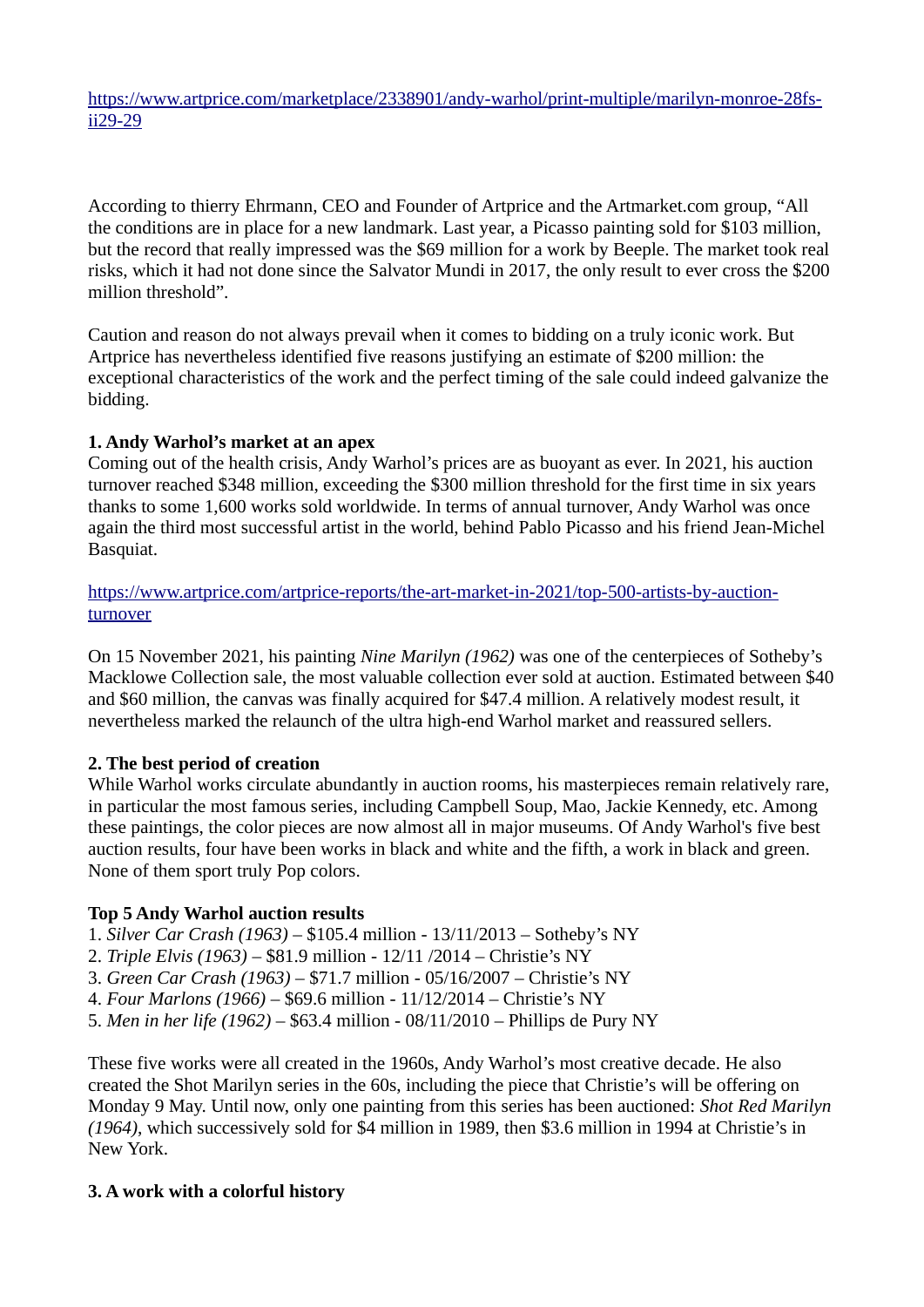*Shot Sage Blue Marilyn (1964)* is from a series of five portraits of America's most fetichized actress in the 1950s, a series that the performance artist Dorothy Podber apparently tried to shoot. The story goes that Andy Warhol naively accepted her request to "shoot" the works, thinking of course that the young woman wanted to photograph them.

The error was quickly identified before any damage could be done, but the commercial genius of the American artist turned the incident to his advantage. By adding one more story to the myth of Marilyn, of the Factory, of Pop Art and of 'appropriation', Warhol succeeded in making the five canvases even more exceptional.

As Christie's points out, it is not just one of Warhol's most beautiful pieces still in circulation, it may also come from one of the most legendary collections there is, that of the illustrious art dealer and friend of the artist, Thomas Ammann. Like Leo Castelli, Ammann helped to make Warhol's work famous, exhibiting it alongside works by Francis Bacon, Jasper Johns, Mark Rothko, Cy Twombly and Jean-Michel Basquiat.

## **4. Icon of Post-War Art and NFTs**

For fifteen years, Andy Warhol has been the most successful Post-War artist on the art market. His success is based on an oeuvre that is distinctly recognizable in all the different radically innovative artistic techniques with which he experimented, techniques that in many respects opened numerous paths for Contemporary Art. By questioning the reproducibility of works as well as the tendentious relationship between art and money, his work challenged many of the assumptions of the Post-War art market.

Similar questions are being posed today by NFTs, a phenomenon whose success is intimately based on the rise of crypto-currencies and which plays with "variations on a theme" to the point of creating 10,000 versions in PFP (picture for proof) collections.

In May 2021, Christie's offered five digital works by Andy Warhol (found on a floppy disk) in the form of NFTs.

# **5. An extremely favorable economic situation**

In 2021, sales of NFTs contributed to the recovery of the global art market. This new category of work accounted for only 1.4% of global art auction turnover (with \$232 million), but the results for works by Beeple, Pak and Larva Labs awakened collectors to the possibilities of a less predictable and less well-oiled art market.

<https://www.artprice.com/artprice-reports/the-art-market-in-2021/key-results-in-2021>

Compared to last year, 2022 appears to have started rather cautiously, although London hammered several excellent results, including a superb new record for René Magritte at almost \$80 million, and a work by Chardin exceeded \$26 million in Paris. But sales have not yet really started in New York. The month of May will therefore mark the real start to the year, with New York's prestigious spring sessions.

It is in this context that the sale of *Shot Sage Blue Marilyn (1964)* will take place, with all proceeds going to charity.

Image: [\[https://imgpublic.artprice.com/img/wp/sites/11/2022/05/Andy-WARHOL-Marilyn-Monroe-FS-II-29-](https://imgpublic.artprice.com/img/wp/sites/11/2022/05/Andy-WARHOL-Marilyn-Monroe-FS-II-29-1629243005.jpg) [1629243005.jpg](https://imgpublic.artprice.com/img/wp/sites/11/2022/05/Andy-WARHOL-Marilyn-Monroe-FS-II-29-1629243005.jpg)]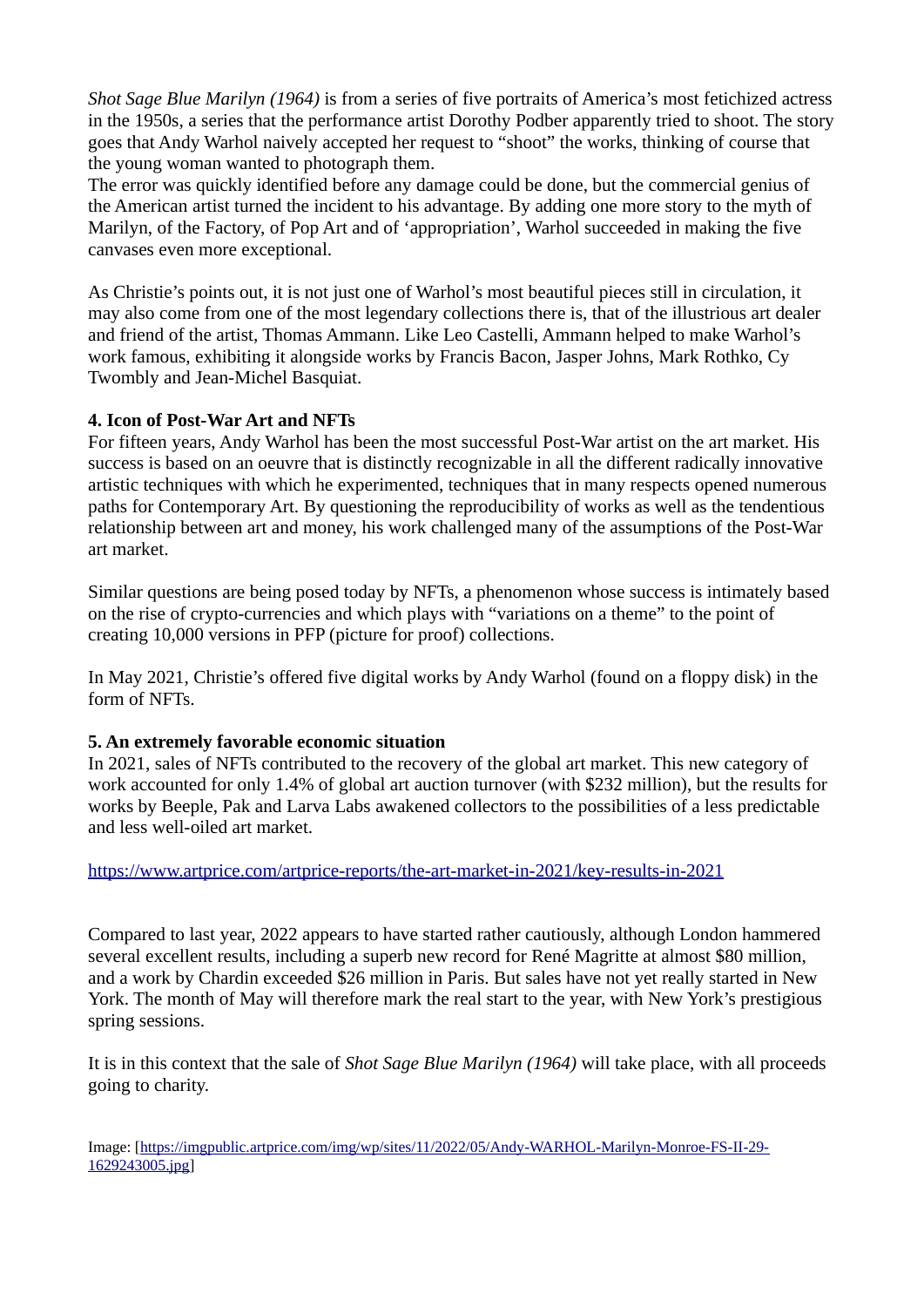#### **Copyright 1987-2022 thierry Ehrmann** [www.artprice.com](https://www.artprice.com/) - [www.artmarket.com](https://www.artmarket.com/)

- **Don't hesitate to contact our Econometrics Department** for your requirements regarding statistics and personalized studies: [econometrics@artprice.com](mailto:econometrics@artprice.com)
- Try our services (free demo): <https://www.artprice.com/demo>
- Subscribe to our services: <https://www.artprice.com/subscription>

# **About Artmarket:**

**Artmarket.com** is listed on Eurolist by Euronext Paris, SRD long only and Euroclear: 7478 - Bloomberg: PRC - Reuters: ARTF.

Discover Artmarket and its Artprice department on video: [www.artprice.com/video](https://www.artprice.com/video)

Artmarket and its Artprice department was founded in 1997 by its CEO, thierry Ehrmann. Artmarket and its Artprice department is controlled by Groupe Serveur, created in 1987.

See certified biography in Who's who ©: [Biographie\\_thierry\\_Ehrmann\\_2022\\_WhosWhoInFrance.pdf](https://imgpublic.artprice.com/img/wp/sites/11/2021/11/Biographie_thierry_Ehrmann_2022_WhosWhoInFrance.pdf)

Artmarket is a global player in the Art Market with, among other structures, its Artprice department, world leader in the accumulation, management and exploitation of historical and current art market information in databanks containing over 30 million indices and auction results, covering more than 770,000 artists.

Artprice by Artmarket, the world leader in information on the art market, has set itself the ambition through its Global Standardized Marketplace to be the world's leading Fine Art NFT platform.

Artprice Images® allows unlimited access to the largest Art Market image bank in the world: no less than 180 million digital images of photographs or engraved reproductions of artworks from 1700 to the present day, commented by our art historians.

Artmarket with its Artprice department accumulates data on a permanent basis from 6300 Auction Houses and produces key Art Market information for the main press and media agencies (7,200 publications). Its 5.4 million ('members log in'+social media) users have access to ads posted by other members, a network that today represents the leading Global Standardized Marketplace® to buy and sell artworks at a fixed or bid price (auctions regulated by paragraphs 2 and 3 of Article L 321.3 of France's Commercial Code).

Artmarket with its Artprice department, has been awarded the State label "Innovative Company" by the Public Investment Bank (BPI) (for the second time in November 2018 for a new period of 3 years) which is supporting the company in its project to consolidate its position as a global player in the market art.

Artprice by Artmarket's 2020 Global Art Market Report published in March 2022: <https://www.artprice.com/artprice-reports/the-art-market-in-2021>

Artprice's 2020/21 Contemporary Art Market Report by Artmarket.com: <https://www.artprice.com/artprice-reports/the-contemporary-art-market-report-2021>

Index of press releases posted by Artmarket with its Artprice department: [serveur.serveur.com/Press\\_Release/pressreleaseEN.htm](https://serveur.serveur.com/Press_Release/pressreleaseEN.htm)

Follow all the Art Market news in real time with Artmarket and its Artprice department on Facebook and Twitter:

[www.facebook.com/artpricedotcom/](https://www.facebook.com/artpricedotcom/) (over 5.7 million followers)

[twitter.com/artmarketdotcom](https://twitter.com/artmarketdotcom)

[twitter.com/artpricedotcom](https://twitter.com/artpricedotcom)

Discover the alchemy and universe of Artmarket and its artprice department <https://www.artprice.com/video> headquartered at the famous Organe Contemporary Art Museum "The Abode of Chaos" (dixit The New York Times): <https://issuu.com/demeureduchaos/docs/demeureduchaos-abodeofchaos-opus-ix-1999-2013>

L'Obs - The Museum of the Future:<https://youtu.be/29LXBPJrs-o>